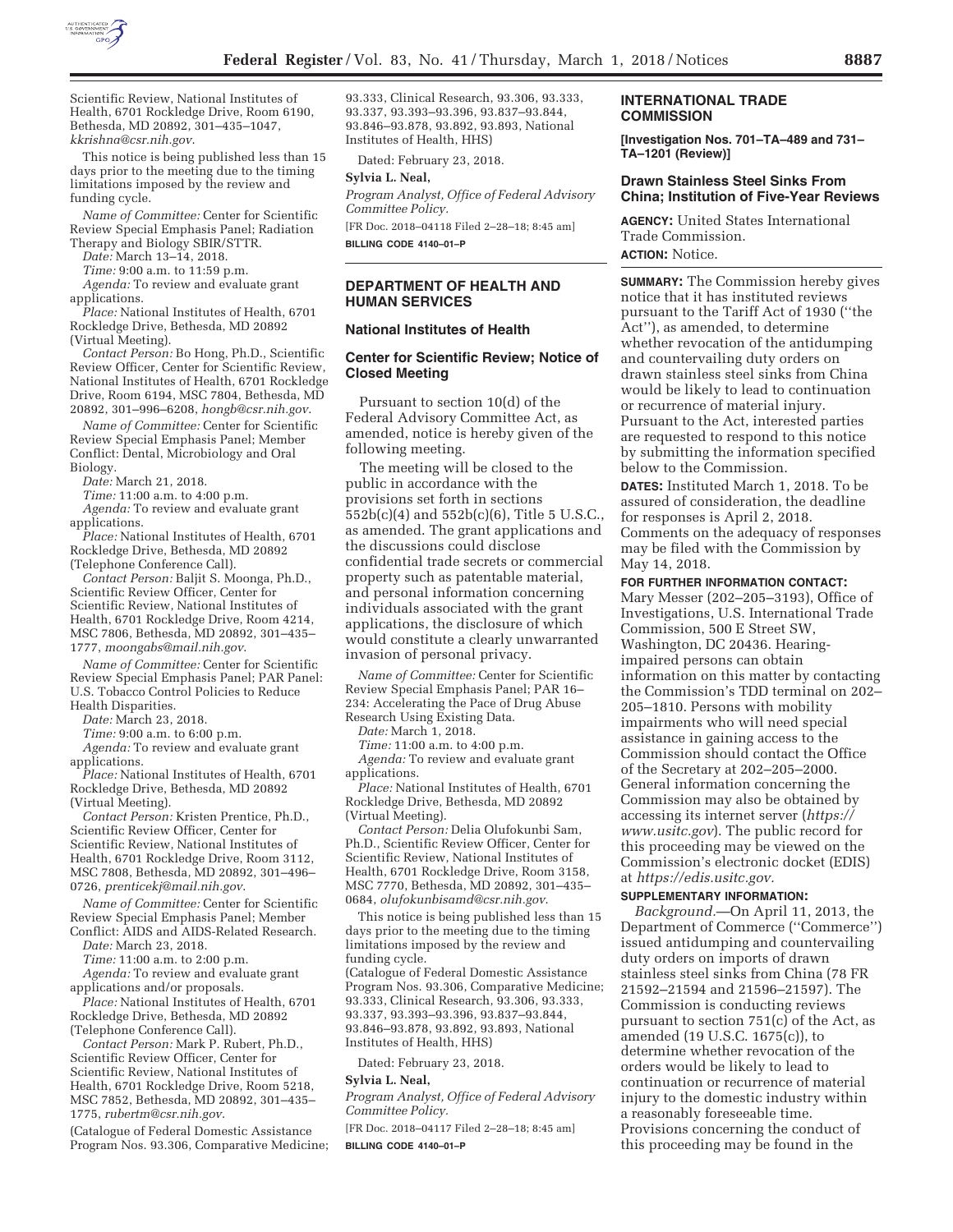Commission's Rules of Practice and Procedure at 19 CFR parts 201, Subparts A and B and 19 CFR part 207, subparts A and F. The Commission will assess the adequacy of interested party responses to this notice of institution to determine whether to conduct full or expedited reviews. The Commission's determinations in any expedited reviews will be based on the facts available, which may include information provided in response to this notice.

*Definitions.*—The following definitions apply to these reviews:

(1) *Subject Merchandise* is the class or kind of merchandise that is within the scope of the five-year reviews, as defined by the Department of Commerce.

(2) The *Subject Country* in these reviews is China.

(3) The *Domestic Like Product* is the domestically produced product or products which are like, or in the absence of like, most similar in characteristics and uses with, the *Subject Merchandise.* In its original determinations, the Commission defined the *Domestic Like Product* as drawn stainless steel sinks coextensive with Commerce's scope.

(4) The *Domestic Industry* is the U.S. producers as a whole of the *Domestic Like Product,* or those producers whose collective output of the *Domestic Like Product* constitutes a major proportion of the total domestic production of the product. In its original determinations, the Commission defined the *Domestic Industry* as all U.S. producers of drawn stainless steel sinks.

(5) The *Order Date* is the date that the antidumping and countervailing duty orders under review became effective. In these reviews, the *Order Date* is April 11, 2013.

(6) An *Importer* is any person or firm engaged, either directly or through a parent company or subsidiary, in importing the *Subject Merchandise* into the United States from a foreign manufacturer or through its selling agent.

*Participation in the proceeding and public service list.*—Persons, including industrial users of the *Subject Merchandise* and, if the merchandise is sold at the retail level, representative consumer organizations, wishing to participate in the proceeding as parties must file an entry of appearance with the Secretary to the Commission, as provided in section 201.11(b)(4) of the Commission's rules, no later than 21 days after publication of this notice in the **Federal Register**. The Secretary will maintain a public service list containing the names and addresses of all persons,

or their representatives, who are parties to the proceeding.

Former Commission employees who are seeking to appear in Commission five-year reviews are advised that they may appear in a review even if they participated personally and substantially in the corresponding underlying original investigation or an earlier review of the same underlying investigation. The Commission's designated agency ethics official has advised that a five-year review is not the same particular matter as the underlying original investigation, and a five-year review is not the same particular matter as an earlier review of the same underlying investigation for purposes of 18 U.S.C. 207, the post employment statute for Federal employees, and Commission rule 201.15(b) (19 CFR 201.15(b)), 79 FR 3246 (Jan. 17, 2014), 73 FR 24609 (May 5, 2008). Consequently, former employees are not required to seek Commission approval to appear in a review under Commission rule 19 CFR 201.15, even if the corresponding underlying original investigation or an earlier review of the same underlying investigation was pending when they were Commission employees. For further ethics advice on this matter, contact Heather Gottry, Senior Counsel for Ethics, at 202–205– 3440.

*Limited disclosure of business proprietary information (BPI) under an administrative protective order (APO) and APO service list.*—Pursuant to section 207.7(a) of the Commission's rules, the Secretary will make BPI submitted in this proceeding available to authorized applicants under the APO issued in the proceeding, provided that the application is made no later than 21 days after publication of this notice in the **Federal Register**. Authorized applicants must represent interested parties, as defined in 19 U.S.C. 1677(9), who are parties to the proceeding. A separate service list will be maintained by the Secretary for those parties authorized to receive BPI under the APO.

*Certification.*—Pursuant to section 207.3 of the Commission's rules, any person submitting information to the Commission in connection with this proceeding must certify that the information is accurate and complete to the best of the submitter's knowledge. In making the certification, the submitter will acknowledge that information submitted in response to this request for information and throughout this proceeding or other proceeding may be disclosed to and used: (i) By the Commission, its employees and Offices, and contract personnel (a) for

developing or maintaining the records of this or a related proceeding, or (b) in internal investigations, audits, reviews, and evaluations relating to the programs, personnel, and operations of the Commission including under 5 U.S.C. Appendix 3; or (ii) by U.S. government employees and contract personnel, solely for cybersecurity purposes. All contract personnel will sign appropriate nondisclosure agreements.

*Written submissions.*—Pursuant to section 207.61 of the Commission's rules, each interested party response to this notice must provide the information specified below. The deadline for filing such responses is April 2, 2018. Pursuant to section 207.62(b) of the Commission's rules, eligible parties (as specified in Commission rule 207.62(b)(1)) may also file comments concerning the adequacy of responses to the notice of institution and whether the Commission should conduct expedited or full reviews. The deadline for filing such comments is May 14, 2018. All written submissions must conform with the provisions of section 201.8 of the Commission's rules; any submissions that contain BPI must also conform with the requirements of sections 201.6, 207.3, and 207.7 of the Commission's rules. The Commission's Handbook on E-Filing, available on the Commission's website at *https://edis.usitc.gov,*  elaborates upon the Commission's rules with respect to electronic filing. Also, in accordance with sections 201.16(c) and 207.3 of the Commission's rules, each document filed by a party to the proceeding must be served on all other parties to the proceeding (as identified by either the public or APO service list as appropriate), and a certificate of service must accompany the document (if you are not a party to the proceeding you do not need to serve your response).

No response to this request for information is required if a currently valid Office of Management and Budget (''OMB'') number is not displayed; the OMB number is 3117 0016/USITC No. 18–5–406, expiration date June 30, 2020. Public reporting burden for the request is estimated to average 15 hours per response. Please send comments regarding the accuracy of this burden estimate to the Office of Investigations, U.S. International Trade Commission, 500 E Street SW, Washington, DC 20436.

*Inability to provide requested information.*—Pursuant to section 207.61(c) of the Commission's rules, any interested party that cannot furnish the information requested by this notice in the requested form and manner shall notify the Commission at the earliest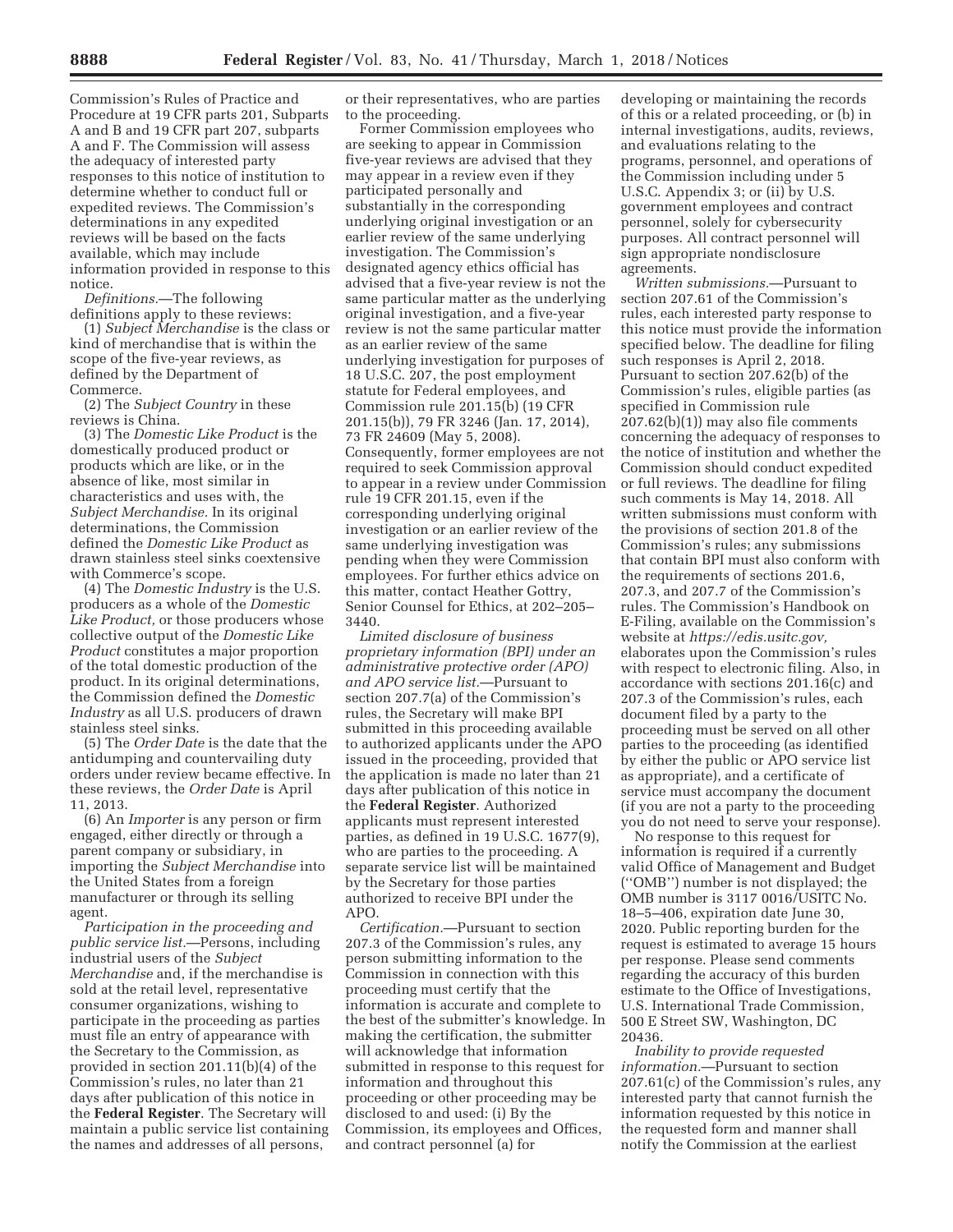possible time, provide a full explanation of why it cannot provide the requested information, and indicate alternative forms in which it can provide equivalent information. If an interested party does not provide this notification (or the Commission finds the explanation provided in the notification inadequate) and fails to provide a complete response to this notice, the Commission may take an adverse inference against the party pursuant to section 776(b) of the Act (19 U.S.C. 1677e(b)) in making its determinations in the reviews.

*Information to be Provided in Response to this Notice of Institution:*  As used below, the term ''firm'' includes any related firms.

(1) The name and address of your firm or entity (including World Wide Web address) and name, telephone number, fax number, and Email address of the certifying official.

(2) A statement indicating whether your firm/entity is an interested party under 19 U.S.C. 1677(9) and if so, how, including whether your firm/entity is a U.S. producer of the *Domestic Like Product,* a U.S. union or worker group, a U.S. importer of the *Subject Merchandise*, a foreign producer or exporter of the *Subject Merchandise,* a U.S. or foreign trade or business association (a majority of whose members are interested parties under the statute), or another interested party (including an explanation). If you are a union/worker group or trade/business association, identify the firms in which your workers are employed or which are members of your association.

(3) A statement indicating whether your firm/entity is willing to participate in this proceeding by providing information requested by the Commission.

(4) A statement of the likely effects of the revocation of the antidumping and countervailing duty orders on the *Domestic Industry* in general and/or your firm/entity specifically. In your response, please discuss the various factors specified in section 752(a) of the Act (19 U.S.C. 1675a(a)) including the likely volume of subject imports, likely price effects of subject imports, and likely impact of imports of *Subject Merchandise* on the *Domestic Industry.* 

(5) A list of all known and currently operating U.S. producers of the *Domestic Like Product.* Identify any known related parties and the nature of the relationship as defined in section 771(4)(B) of the Act (19 U.S.C.  $1677(4)(B)$ ).

(6) A list of all known and currently operating U.S. importers of the *Subject Merchandise* and producers of the

*Subject Merchandise* in the *Subject Country* that currently export or have exported *Subject Merchandise* to the United States or other countries since the *Order Date.* 

(7) A list of 3–5 leading purchasers in the U.S. market for the *Domestic Like Product* and the *Subject Merchandise*  (including street address, World Wide Web address, and the name, telephone number, fax number, and Email address of a responsible official at each firm).

(8) A list of known sources of information on national or regional prices for the *Domestic Like Product* or the *Subject Merchandise* in the U.S. or other markets.

(9) If you are a U.S. producer of the *Domestic Like Product,* provide the following information on your firm's operations on that product during calendar year 2017, except as noted (report quantity data in number of sinks and value data in U.S. dollars, f.o.b. plant). If you are a union/worker group or trade/business association, provide the information, on an aggregate basis, for the firms in which your workers are employed/which are members of your association.

(a) Production (quantity) and, if known, an estimate of the percentage of total U.S. production of the *Domestic Like Product* accounted for by your firm's(s') production;

(b) Capacity (quantity) of your firm to produce the *Domestic Like Product* (that is, the level of production that your establishment(s) could reasonably have expected to attain during the year, assuming normal operating conditions (using equipment and machinery in place and ready to operate), normal operating levels (hours per week/weeks per year), time for downtime, maintenance, repair, and cleanup, and a typical or representative product mix);

(c) the quantity and value of U.S. commercial shipments of the *Domestic Like Product* produced in your U.S. plant(s);

(d) the quantity and value of U.S. internal consumption/company transfers of the *Domestic Like Product*  produced in your U.S. plant(s); and

(e) the value of (i) net sales, (ii) cost of goods sold (COGS), (iii) gross profit, (iv) selling, general and administrative (SG&A) expenses, and (v) operating income of the *Domestic Like Product*  produced in your U.S. plant(s) (include both U.S. and export commercial sales, internal consumption, and company transfers) for your most recently completed fiscal year (identify the date on which your fiscal year ends).

(10) If you are a U.S. importer or a trade/business association of U.S. importers of the *Subject Merchandise* 

from the *Subject Country,* provide the following information on your firm's(s') operations on that product during calendar year 2017 (report quantity data in number of sinks and value data in U.S. dollars). If you are a trade/business association, provide the information, on an aggregate basis, for the firms which are members of your association.

(a) The quantity and value (landed, duty-paid but not including antidumping or countervailing duties) of U.S. imports and, if known, an estimate of the percentage of total U.S. imports of *Subject Merchandise* from the *Subject Country* accounted for by your firm's(s') imports;

(b) the quantity and value (f.o.b. U.S. port, including antidumping and/or countervailing duties) of U.S. commercial shipments of *Subject Merchandise* imported from the *Subject Country;* and

(c) the quantity and value (f.o.b. U.S. port, including antidumping and/or countervailing duties) of U.S. internal consumption/company transfers of *Subject Merchandise* imported from the *Subject Country.* 

(11) If you are a producer, an exporter, or a trade/business association of producers or exporters of the *Subject Merchandise* in the *Subject Country,*  provide the following information on your firm's(s') operations on that product during calendar year 2017 (report quantity data in number of sinks and value data in U.S. dollars, landed and duty-paid at the U.S. port but not including antidumping or countervailing duties). If you are a trade/business association, provide the information, on an aggregate basis, for the firms which are members of your association.

(a) Production (quantity) and, if known, an estimate of the percentage of total production of *Subject Merchandise*  in the *Subject Country* accounted for by your firm's(s') production;

(b) Capacity (quantity) of your firm(s) to produce the *Subject Merchandise* in the *Subject Country* (that is, the level of production that your establishment(s) could reasonably have expected to attain during the year, assuming normal operating conditions (using equipment and machinery in place and ready to operate), normal operating levels (hours per week/weeks per year), time for downtime, maintenance, repair, and cleanup, and a typical or representative product mix); and

(c) the quantity and value of your firm's(s') exports to the United States of *Subject Merchandise* and, if known, an estimate of the percentage of total exports to the United States of *Subject*